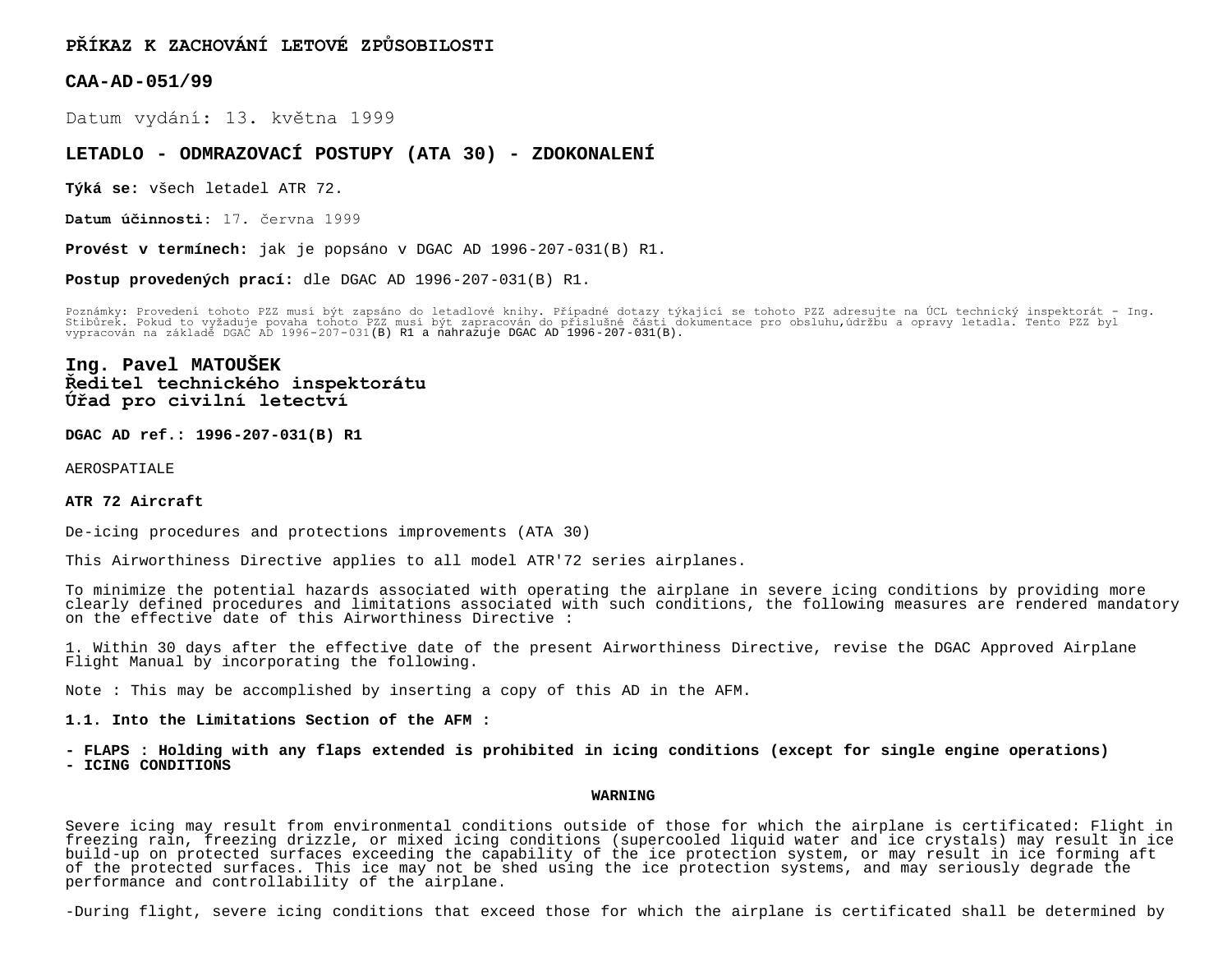the following visual cue. If the following visual cue exists, immediately request priority handling from Air Traffic Control to facilitate a route or an altitude change to exit the icing conditions.

- Severe icing is characterized by ice covering all or a substantial part of the unheated portion of either forward side window, possibly associated with water splashing and streaming on the windshield.

- Since the autopilot may mask tactile the indicate adverse changes in handling characteristics, use of the autopilot is prohibited when the visual cue specified above exists, or when unusual lateral trim requirements or autopilot trim warnings are encountered while. the airplane is in icing conditions.

- All icing detection lights must be operative prior to flight into icing conditions at night. (Note : this supersedes any relief provided by the Master Minimum Equipment List (MMEL)).

- The ice detector must be operative for flight into icing conditions.

### **1.2. Into the Procedures Section of the AFM:**

#### **THE FOLLOWING MAY BE USED AS SECONDARY INDICATIONS OF SEVERE ICING CONDITIONS:**

- Unusually extensive ice accreted on the airframe in areas not normally observed to collect ice.

- Accumulation of ice on the lower surface of the wing aft of the protected area.

- Accumulation of ice on the propeller spinner farther aft than normally observed.

#### **THE FOLLOWING WEATHER CONDITIONS MAY BE CONDUCIVE TO SEVERE IN-FLIGHT ICING:**

- Visible rain at temperatures close to 0 degrees Celsius ambient air temperature.

- Droplets that splash or splatter on impact at temperatures close to 0 degrees Celsius ambient air temperature.

### **PROCEDURES FOR EXITING THE SEVERE ICING ENVIRONMENT:**

These procedures are applicable to all flight phases from takeoff to landing. Monitor the ambient air temperature.

While severe icing may form at temperatures as cold as - 18 degrees Celsius, increased vigilance is warranted at temperatures around freezing with visible moisture present. If the visual cue specified in the Limitations Section of the AFM for identifying severe icing conditions is observed, accomplish the following:

- Immediately request priority handling from Air Traffic Control to facilitate a route or an altitude change to exit the severe icing conditions in order to avoid extended exposure to flight conditions more severe than those for which the airplane has been certificated.

- Avoid abrupt and excessive maneuvering that may exacerbate control difficulties.
- Do not engage the autopilot.
- If the autopilot is engaged, hold the control wheel firmly and disengage the autopilot:
- If an unusual roll response or uncommanded roll control movement is observed, reduce the angle-of attack.
- If the flaps are extended, do not retract them until the airframe is clear of ice.

- Report these weather conditions to Air Traffic Control.

#### **2. Before December 31, 1996**

2.1. Install the extended boots by applying Aerospatiale modification no 4221 in accordance with ATR Service Bulletins no 72-57-1015 and 72-57-1016.

2.2. Install Aerospatiale modification no 4213 "Flap extension inhibition above VFE 15 deg" in accordance with ATR Service Bulletin no 72-27-1039.

The present Airworthiness Directive replaces AD 95-141-027(B) dated July 5, 1995.